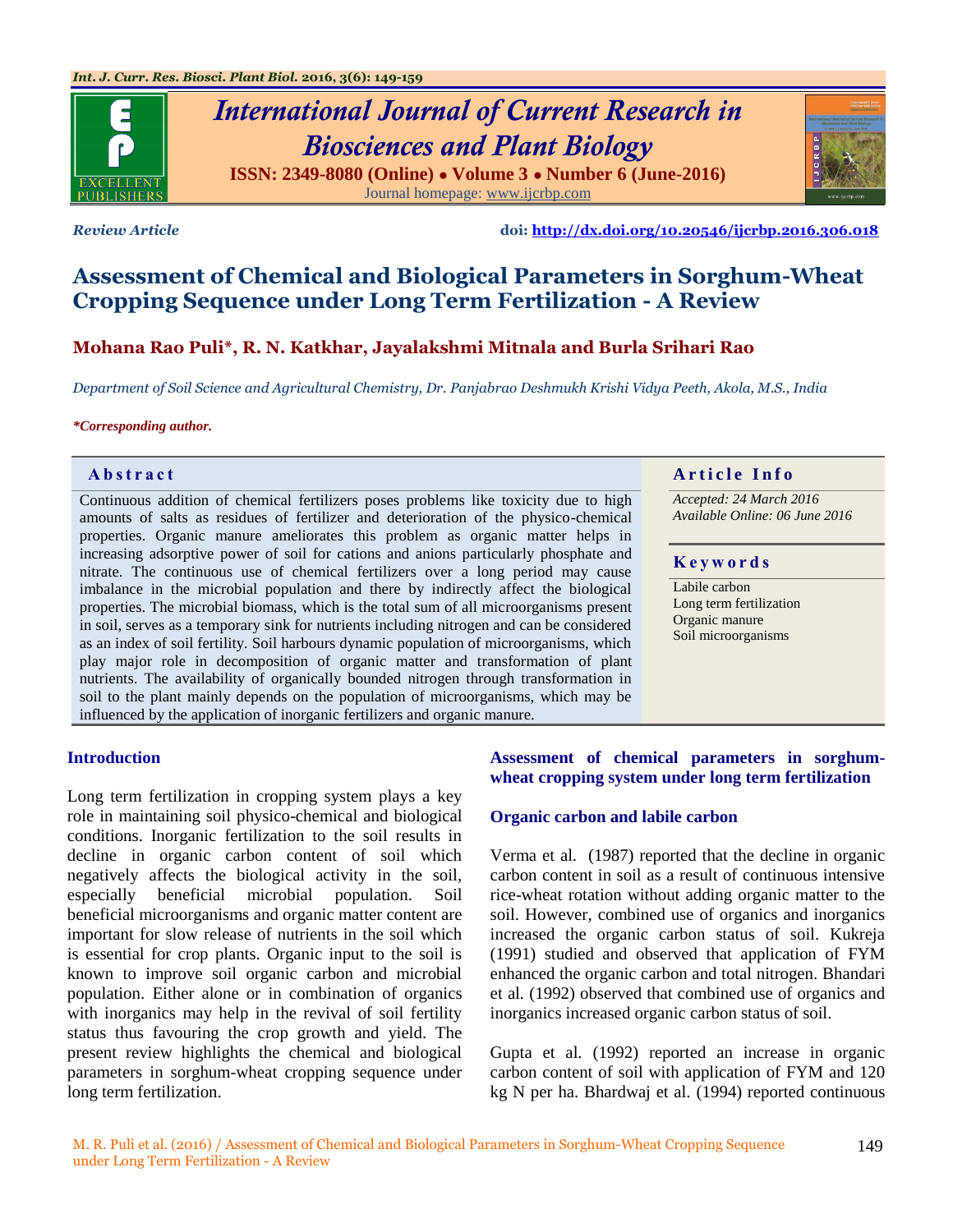cropping without fertilization led to the depletion of organic carbon and available NPK. Whereas, continuous fertilization had beneficial effect on organic carbon status. Blair et al*.* (1995) reported that ploughing and cropping of a pasture soil results in a rapid decrease in carbon particularly the more labile fractions.

Tiwari et al*.* (1995) noted decrease in organic carbon content with profile depth. The decrease was more evident in the 15-30 cm soil depth because most organic carbon residues remained in the plough layer. Kamalakumari and Singaram (1996) noticed that application of FYM and NPK continuously for 20 years in maize-cowpea-finger millet cropping sequence showed significant increase in organic carbon content of the soil. Whitebread et al*.* (1996) found only slight increases in total carbon following three years of residue that there was a significant increase in labile carbon.

Eak and Stewart (1998) pointed out that organic carbon did not change significantly during the time period. Ravankar et al*.* (1998) found that the application of 100% NPK along with 10 tonnes FYM per ha increased the organic carbon content of Vertisol. Vaidya and Gabhane (1998) showed that organic carbon status of the soil increased with increasing level of fertilizer doses after seventh cycle of sorghum-wheat cropping sequence. They also noticed that combination of fertilizers with FYM increased the organic carbon status of the soil.

Sharma et al*.* (2000) observed that the organic carbon content increased significantly in treatments having combined application of crop residues, FYM and fertilizer compared to fertilizer alone. Bhattacharyya et al*.* (2004) reported that the oxidizable soil organic carbon content was maximum in  $NPK + FYM$  treatment at 0-15 cm depth and was significantly more than all other treatments. Sharma et al. (2007) noticed that the organic carbon from the initial level of  $14.8 \text{ g kg}^{-1}$ , declined to 4.9 g  $kg^{-1}$  in control plot and 8.4 g  $kg^{-1}$  in 100% NPK plot. However, use of 100% NPK + FYM had maintained the level of organic carbon even after 31 years of cultivation.

## **Total nitrogen and N-mineralization**

Schimel et al*.* (1985) found that N-mineralization ranged from 0.9 to 1.9 % of total N and this proportion generally increased on cultivation. Consistantinides and Fownes (1994) found that Nitrogen content in the material favours net mineralization and N concentration from <1.7 to 2.0% generally causes net immobilization.

Sarkar et al*.* (1994) reported that the effect of rate of urea application on the loss of nitrogen on an average the magnitude of nitrogen loss was 27% of applied nitrogen at no gypsum treatment and such effect lowering down the nitrogen loss was more pronounced at higher levels of nitrogen application.

Hutchinson et al. (1995) concluded that denitrification is usually not restricted by enzyme activity but influenced by organic carbon and oxygen availability, presence of nitrogen oxides  $(NO<sub>3</sub>$ ,  $NO<sub>2</sub>$ , NO or  $N<sub>2</sub>O$ ), type of crop residues, degree of decomposition,  $NO<sub>3</sub>$  supply and soluble carbon supply affect the amount of denitrification gases (NO,  $N_2O$ ,  $N_2$ ) produced.

Eak and Stewart (1998) reported that the total nitrogen did not change significantly during the time period. Dinesh and Dubey (1999) observed that the Nmineralization rates were greater during the first week and decreased with time in all treatments. On an average, the organic manure amended soil leached 156.3 mg  $kg^{-1}$ more  $\overline{NO_3}$  +  $\overline{NO_2}$  than that unamended control. The net N-mineralization was however, significantly higher in soils amended with organic manures compared to the unamended control.

Mishra et al*.* (2001) reported that N content of the wheat straw increased markedly during  $2<sup>nd</sup>$  to  $10<sup>th</sup>$  week and witnessed little change thereafter during first two weeks 23.8 and 29.3 % of the total N present in the wheat straw was mineralized in case of absence and presence of green manure treatments, respectively. Then they concluded that the incorporation of wheat straw before 10 weeks of rice transplanting could overcome the problem of N-mineralization during crop growth period. Sridevi et al*.* (2006) observed that mineral nitrogen in the control soil increased from the initial value of 7.84 to  $40.42 \text{ mg kg}^{-1}$  by the end of 90 days of incubation.

## **Availability of macro-nutrients**

Singh et al*.* (1980) registered increase of total and available N and also available K status with the continuous use of FYM under the cropping systems. Dinesh and Dubey (1999) observed that the Nmineralization rates were greater during the first week and decreased with time in all treatments. On an average, the organic manure amended soil leached 156.3 mg  $kg^{-1}$ more  $\overline{NO_3}$  +  $\overline{NO_2}$  than that unamended control. The net N-mineralization was however, significantly higher in soils amended with organic manures compared to the unamended control.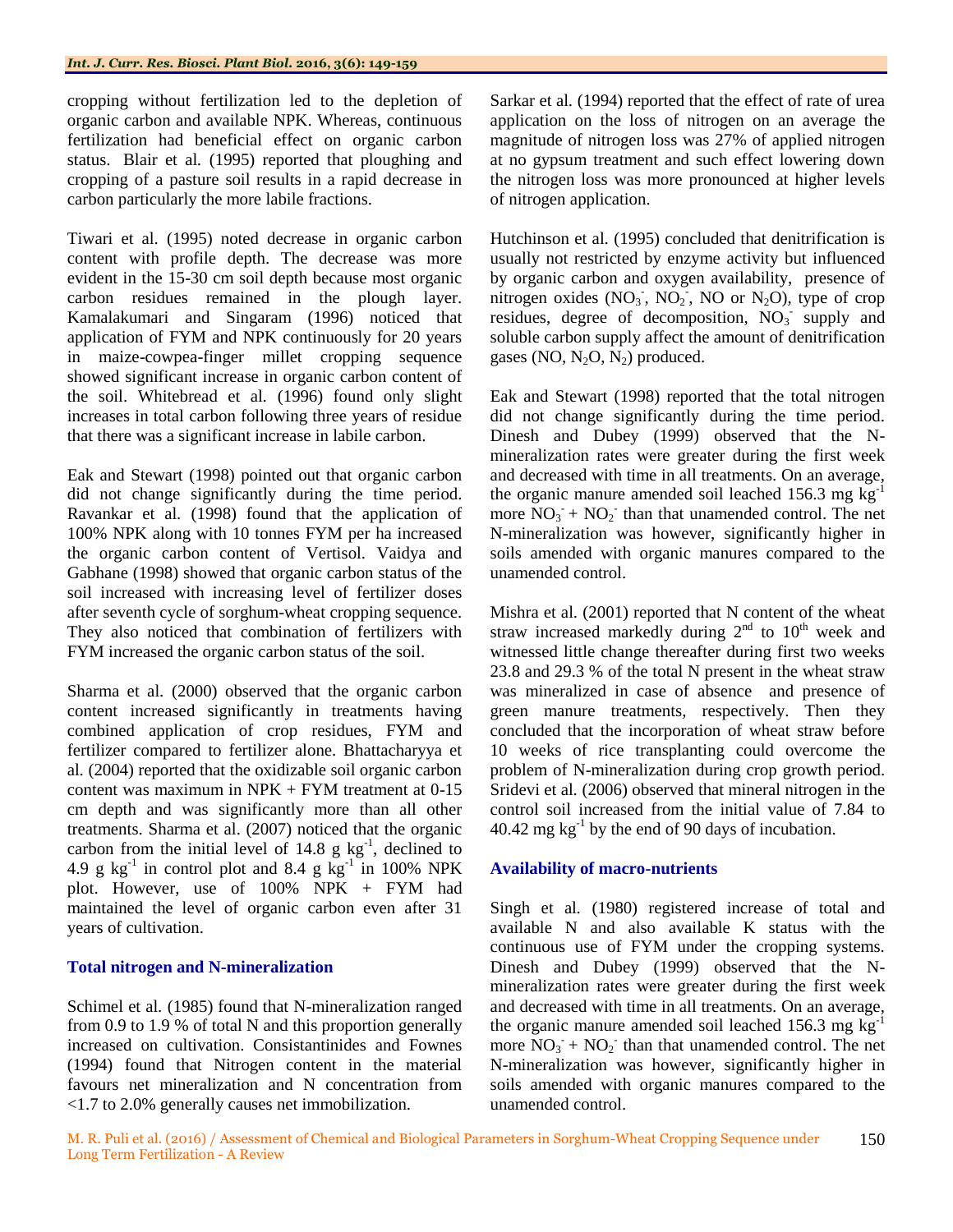Chahal et al*.* (1984) reported that the bajra-wheat sequence showed a cumulative use of 60 kg  $P_2O_5$  per ha dose raised the available P level in soil from 17 to 28.6 kg P ha<sup>-1</sup>. Available N and K status decreased with continuous cropping from 215 to 132 kg ha<sup>-1</sup> and 616 to 256 kg ha<sup>-1</sup> respectively. Jeevanrao and Dakhore (1994) from a long time manorial experiment on vertisols revealed on increasing in organic carbon, available NPK with the application of 30 kg  $P_2O_5$  ha<sup>-1</sup>, 30 kg  $K_2O$  ha<sup>-1</sup> and 15 tonnes of FYM ha<sup>-1</sup>.

Pandey et al.  $(1985)$  observed that fertilizer N alone or in combination with P and K invariably resulted in the significant increase over control showing positive balance for available N status of soil. Gupta et al*.* (1988) found that during wheat growing, organic carbon and available P increased up to 52 days and thereafter decreased at both the soil depth with application of FYM irrespective of levels. The available P content of the soil remained in sufficient range with the application of FYM. The available N content of the soil increased up to 20 days after FYM application and decreased thereafter at all the FYM levels.

Jayaraman (1988) concluded that application of 75 kg N per ha and green leaf manure of leuceana improved organic carbon and N content of soil as compared to N fertilizers alone. Lal and Mathur (1988) observed that the available N in soil was increased significantly in fertilizer treated plots as compared to that of FYM alone and its significant correlation was noticed with total N.

Yaduvanshi (1988) reported improvement in available P content in soil due to the application of FYM in long term fertilizer experiments, however it decreased in absence of P application. Verma and Yadav (1988) studied the effect of long term fertilization to rice –wheat sequence for seven years and observed maximum depletion in total N status of the soil in control (No Po Ko). A negative balance was reported at  $N_{40}$  level. Whereas at higher level of N  $(80 \text{ and } 120 \text{kg } \text{ha}^{-1})$ , considerable build up of soil N was observed.

Jadhav (1989) reported that the total N and available P showed a positive balance under groundnut-wheat sequence whereas a negative balance was observed under sorghum-wheat cropping system. The decline in availability of K was noticed under sorghum-wheat as well as groundnut-wheat system. Swarup and Singh (1989) during long term experiment on rice and wheat grown in rotation for twenty years observed reduction in available N from initial values of 225 kg ha $^{-1}$  to 120 kg

 $ha^{-1}$  in untreated plots and available P also decreased from initial value.

Udaysoorian et al*.* (1989) during long term study observed that the continuous organic manuring for eight years significantly increased soil available K content in the surface and sub-surface layers. Lal et al*.* (1990) reported significant increase in total K in long term application of FYM, fertilizer and lime after 28 years. Prasad et al. (1991) observed that available S and P of soil were interrelated and their availability was increased when S and P were applied on combination.

Raghuvanshi et al*.* (1991) reported that total N in the soil after 2 years experiment showed a deficit of 13 kg N ha-1 in sorghum-wheat sequence whereas nitrogen status of soil improved in legume cropping sequence. The available P showed deficit in all cropping sequences while availability of K was improved in sorghum-wheat cropping sequence. Bansal (1992) observed that the application of K and FYM alone significantly increased the available K content in soil and further build up was observed with application of 100% NPK + FYM.

Bhandari et al*.* (1992) also reported increased availability of P in soil with the combined use of NPK fertilizer and organic N source of rice-wheat cropping system. Gupta et al*.* (1992) reported favorable effect of FYM and N doses in increasing the available P at all depths under pearl millet-wheat cropping sequence. Kumar and Yadav (1993) noted that the application of K fertilizer increased availability of K over its initial value, while the treatment without K fertilizer caused its reduction. The available K status remained unaffected with the use of different levels on N or NP combinations in rice-wheat cropping sequence.

Naphade et al*.* (1993) reported that the application of 150% NPK fertilizer increased the available P and available K status of soil. Similarly application of FYM along with 100% NPK increased the same. Dhanorkar et al*.* (1994) studied that the long term application of FYM and NPK fertilizers over 20 years observed distinct build up in total K where potassium was applied. The highest total K was recorded where  $56.7$  kg  $K<sub>2</sub>O$  per ha was applied along with FYM.

Mathan et al*.* (1994) observed that the available nutrient status of the soil after harvest of crops increased significantly by the treatment urea  $(25 \text{ kg} \text{ ha}^{-1}) + \text{FYM}$  $(7.5 \text{ t ha}^{-1})$ . Nambiar (1994) revealed that continuous use of FYM raised available K 1.3 to 5.4 folds over control.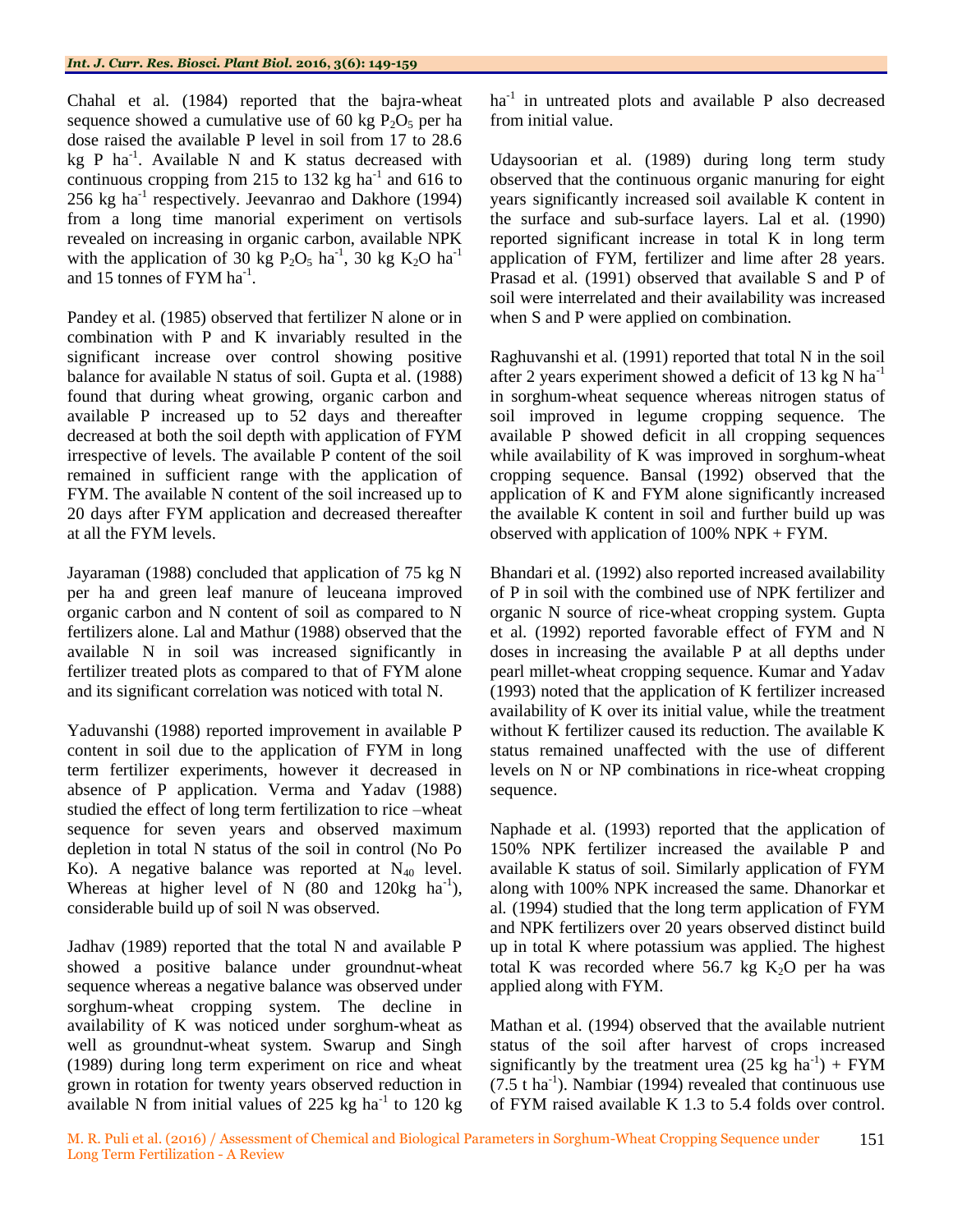It was reported that application of fertilizer K to crops was found inadequate as compared with K requirement, resulting in over exploitation of native K.

Tyagi and Bhardwaj (1994) studied the effect of long term fertilizer application on the availability of P which was decreased from 47.5 to 5.8 kg ha<sup>-1</sup> from 0-15 cm to 75-90 cm depth respectively. The lowest available P was found in control while highest content in 150% NPK treatment. The continuous cropping without fertilization or manuring decreased the available P status of the soil. Malewar and Hasnabade (1995) reported significant increase in available NP and K with continuous application of organic and inorganic fertilizer particularly with FYM + NPK. Sheeba and Chellumuthu  $(1996)$ observed that the continuous addition of P fertilizers increased the concentration of total P in the soil. Application of 100% NPK + FYM resulted in buildup of total and available P status of soil.

Singh et al*.* (1996) observed that introduction of legume in cropping system increased available soil P. Dudhat et al*.* (1997) reported that application of FYM alone or in combination with chemical fertilizer significantly increased the residual status of available N and P in soil. Singh (1997) reported that continuous cropping with high analysis fertilizer (DAP) tended to decrease available S content of soil. N fertilizers application indicated reduced S availability in soil from initial levels of 22.5 mg kg<sup>-1</sup> to 17.1 mg kg<sup>-1</sup> after 25 cropping cycles.

Lupwayi and Haque (1998) observed that leaves of leuceana applied at an equivalent rate of 3 t dry matter per ha were significant source of N, K and Mg. They further stated that N in leuceana mineralized in soil more slowly than sesbania and to avoid leaching, erosion, volatilization or denitrification loss of N. Ravanker et al*.* (1998) reported that the long term application of 100% NPK dose along with  $10$  t FYM ha<sup>-1</sup> enhanced spectacularly the amount of total N and available NPK of Vertisol under sorghum-wheat sequence.

Santhy et al*.* (1998) reported higher available N in treatment  $100\%$  NPK + FYM due to high organic carbon content. They further reported that availability of N was increased after sorghum-wheat sequence in fertilizer treatment. Tembhare et al*.* (1998) reported appreciable build up of available soil P in Vertisol at optimal to super optimal (100 to 150% NPK) doses. This increase in available P becomes sharp after 12 cropping cycles and declining trend of available K even at 150% NPK.

Yadav and Kumar (1998) revealed that the continuous application of NPK fertilizer alone at 100% recommended level and their combination with FYM increased the available P in soil over the initial status. Poongothia et al*.* (1999) reported that the highest content being recorded for the application of S as gypsum. Application of green leaf manure increased the available S content of the soil and the effect was more marked in the presence of gypsum. Sharma et al*.* (2007) noticed that available nutrients (NPK) in the soil were the lowest in the control plot and the highest in the plot under super optimal NPK. Graded doses of NPK significantly increased their availability in soil. And they also reported the significant increase in available nutrient (NPK) content of the soil in the plot receiving 100% NPK.

## **Exchangeable Ca and Mg**

Bellakki and Badanur (1997) reported that the increasing trend of exchangeable Ca and Mg with the application of FYM. Bellaki et al*.* (1998) conducted long term experiment for 10 years on Typic Chromusterts and indicated increase in CEC and exchangeable Ca contents of the soil due to incorporation of different organic sources of nutrients.

Shrikanth et al*.* (2000) reported that the application of vermicompost Increase the exchangeable Ca and Mg content in soil. Chander et al*.* (2007) reported that the FYM incorporation, however resulted in to a significant and consistent increase in exchangeable Ca. and also noticed that the exchangeable Ca content at harvest decreased as compared to that observed during mid of the growth period.

## **Soil reaction (pH) and electrical conductivity**

Yaduvanshi et al*.* (1985) reported noticeable decrease in pH value as result of continuous manuring over initial value, the decline being pronounced under 100% N and 150% NPK treatments. A relatively higher soil pH under 100% NPK + FYM in comparison with 100% NPK was also recorded. Kaushal et al*.* (1986) reported that the pH of soil rise with depth due to corresponding increase in  $CaCO<sub>3</sub>$  and to some extent salt content in some lower layers.

Tyagi and Bhardwaj (1994) observed that the continuous use of manures and fertilizers lowered the pH slightly but with increased soil depth (0-15, 15-30, and 30-45) the pH of soil was also increased. They also reported that there is no effect on electrical conductivity. Sinha et al*.* (1997)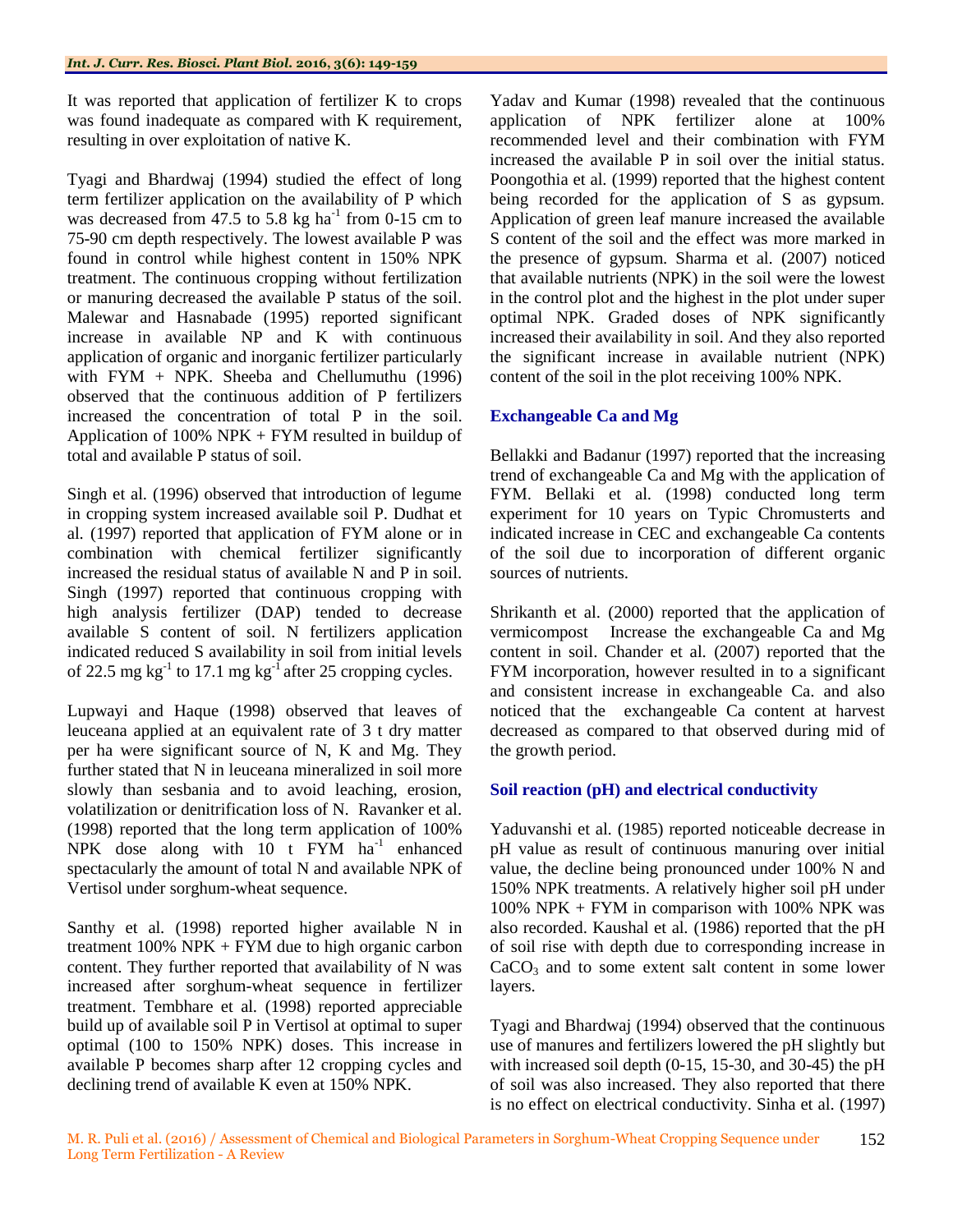observed that the continuous use of N as urea, either alone or in combination with P and K decreased the soil pH.

Kumarswami et al*.* (1998) reported that continuous cropping with different manure and fertilizer schedules for 29 years had no marked change on electrical conductivity and pH of the soil. Greeval et al*.* (1999) observed that application of both P and K marginally increased the soil pH both in surface and sub-surface layers than their respective controls. However, after 18 years of crop rotation there was drastic increase in electrical conductivity of soil from 0.56 to 1.29 d S  $m^{-1}$ .

Kadam (1999) reported that the soils were low to very low in soluble salt concentration with electrical conductivity ranging between 0.07 to 0.53 d S  $m^{-1}$  and the soils developed at upper and middle sector in general have low electrical conductivity. Sharma et al*.* (2007) noticed that after continuous cropping for 31 years soil pH and electrical conductivity increased slightly.

#### **Assessment of biological parameters in sorghumwheat cropping system under long term fertilization**

Linch and Panting (1980) reported that the soil biomass increased during the growth of wheat crop and then decreased to an approximately constant amount. Ritz and Robinson (1988) reported that biomass carbon showed a sharp increase up to approximately 50 days after sowing and decline thereafter, showing no relation with crop growth.

According to Patra et al*.* (1990) cultivation of wheat crop showed lower biomass C (689 kg ha<sup>-1</sup>) and biomass N  $(150 \text{ kg } \text{ha}^{-1})$  in soil as compared to grass land soils  $(1121 \text{ kg per ha})$  and  $(255 \text{ kg ha}^{-1})$  respectively. Jain et al*.* (2003) after 25 years of long term fertilizer experiment at livestock Farm JNKVV, Jabalpur it was found that chemical fertilizers did not have any negative impact on *Nitrosomonas*, *Nitrobacter* and *Azotobacter* population although they were enhanced as compared to control. Recommended dose of NPK without S was less effective for *Nitrosomonas* and *Azotobacter*. Furthermore FYM application was much superior in maintaining the soil biological health with ultimately reflected on ammonical and nitrate N.

Singh (2003) observed that high status of SMBN and SMBP in the NPK  $+$  FYM treated plots followed by NPK and control in Vertisols due to improvement of water soluble fraction in these treatments under

continuous cropping of sorghum-wheat sequence while continuous application of fertilizer N and P either alone or in combination did not improve active pools of nutrient. Selvi et al*.* (2004) revealed that amongst the microbes bacterial population was highest as compared to fungi and actinomycetes in soil after cropping sequence of finger millet-maize-cowpea. The application of FYM  $@$  10 t ha<sup>-1</sup> to finger millet annually along with 100% NPK recorded the highest bacterial counts at the end of rotation followed by 150% NPK and also observed the mean microbial biomass C and N ranged from 238 to 246 mg  $\text{kg}^{-1}$  and 27 to 56 mg  $\text{kg}^{-1}$ respectively and a gradual increase in biomass C and N content of the soil for graded levels of NPK from 50% to 150%. Further it was also observed that 25 % build up in biomass C in optimal NPK dose as compared to control.

Considering the importance of soil fertility to improve productivity the study on long term fertilization occupies major role in integrated nutrient management. The agricultural scenario of India was completely changed due to modern intensive agriculture with high doses of fertilizers, insecticides and high yielding fertilizer responsive varieties of crops. Long term fertilizer experiments can be used for monitoring the changes in soil fertility and crop productivity.

## **Conflict of interest statement**

Authors declare that they have no conflict of interest.

#### **References**

- Bansal, K.N. 1992. Potassium balance in multiple cropping systems in a Vertisol at Jabalpur. J. Pot Res. 8(1): 52-58.
- Bellakki, M.A. and V.P. Badanur, 1997. Long term effect of integrated nutrient management on properties of Vertisol under dry land agriculture. J. Indian Soc. Soil Sci. 45(3): 438-442.
- Bellakki, M.A., V.P. Badanur and R.A. Setty, 1998. Effect of long term integrated nutrient management on some important properties of Vertisol. J. Indian Soc. Soil Sci. 46(2): 176-180.
- Bhandari, A.L., A. Sood, K.N. Sharma and D.S. Rana, 1992. Integrated nutrient management in a rice-wheat system. J. Indian Soc. Soil Sci. 40: 742-747.
- Bharadwaj, V., S.K. Bansal, S.C. Maheshwari and P.K. Omanwar, 1994. Long term effect of continuous rotational cropping and fertilization on crop yield and soil properties changes in the fraction of N, P  $\&$  K of the soil J. Indian Soc. Soil Sci. 42(3): 392-397.
- Bhattacharya, R., V. Prakash, S. Kundu, A.K. Srivastav, and H.S. Gupta, 2004. Effect of long term manuring on soil OC, bulk density and water retention characteristics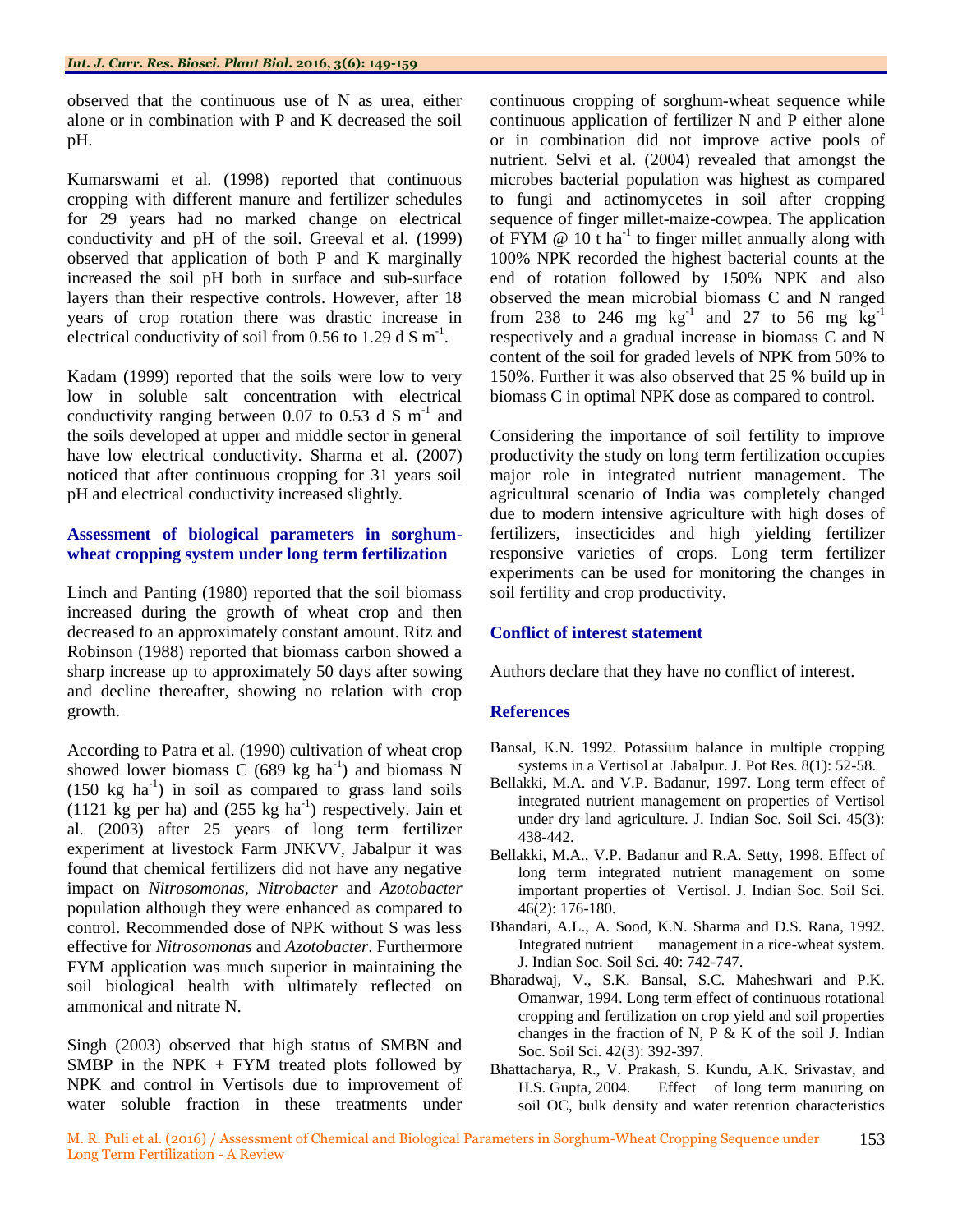under soybean-wheat cropping sequence in north-western Himalayas. J. Indian Soc. Soil Sci. 52(3): 238-242.

- Blair, G.J., R.D.B. Lefroy and L. Liale, 1995. Soil carbon fractions based on their degree of oxidation & the development of carbon management index (CMI) for agricultural systems. Aust. J. Agril. Res. 46: 1459-1466.
- Chahal, R.S., J. Singh, and A.P. Khore, 1984. Cumulative direct and residual effect of P, K & FYM on crop yield and soil characteristics. J. Ind. Soc. Soil Sci. 32(1): 92-96.
- Chander, G., T.S. Verma and S. Sharma, 2007. Influence of Boron and FYM on available B & exchangeable Ca and their removal by cauliflower in the Boron deficient soils of Himachal Pradesh. J. Indian Soc. Soil Sci. 55(1): 62-66.
- Chesnin, L. and C.H. Yein, 1950. Turbidimetric determination of available sulphates. Soil Sci. Soc. Am. Proc. 15: 149- 157.
- Consistantinides, M. and J.H. Fownes, 1994. N mineralization from leaves and litter of tropical plants relationship of N, lignin and soluble polyphenol concentrations. Soil Biol. Biochem. 26: 52-55.
- Dhanorkar, B.A., D.K. Borkar, R.B. Puranic and R.P. Joshi, 1994. Forms of soil K as influenced by long term application of FYM & NPK in Vertisol. J. pot .Res. 10(1): 42-48.
- Dinesh, R. and R.P. Dubey, 1999. N-mineralization rates and kinetics in soils amended with organic manures. J. Indian Soc. Soil Sci. 47(3): 421-425.
- Dixit, K.G. and B.R. Gupta, 2000. Effect of FYM, chemical and biofertilizers on yield & quality of rice & soil properties. J. Indian Soc. Soil Sci. 48(4): 773-780.
- Dudhat, M.S., D.D. Malavir, R.K. Mathukia and V.P. Khanpara, 1997. Effect of nutrient management through organic & inorganic sources on growth, yield, quality and nutrient uptake by wheat. Indian J. Agron 42(3): 455-458.
- Eak, H.V. and B.A. Stewart, 1998. Effect of long term cropping on chemical aspects of soil quality. J. Sustain. Agril. 12(2/3): 5-20.
- Greval, K.S., D. Singh, S.C. Mehta and S.P.S Karwasra, 1999. Effect of longterm application of fertilizers on physicochemical properties of soil. J. Indian Soc. Soil Sci. 47(3): 538-541.
- Gupta, A.P., R.P. Narwal, R.S. Antil, and S. Dev, 1992. Sustaining soil fertility with OC, N, P and K by using FYM and fertilizer N in semi-arid zone. Arid Soil Res. Replic. 6(3): 243-251.
- Gupta, A.P., R.S. Antil and R.P. Narwal, 1988. Effect of FYM on OC, available P and P content of soil during different periods of wheat growth. J. Ind. Soc. Soil Sci. 36: 269-273.
- Hutchinson, G.L. 1995. Biosphere-atmosphere exchange of nitrogen oxides. In: Lal et al (Eds.) Soils and Global Change, Adv. In soil Sci. CRC press, Boca Raton, FL. pp. 219-235.
- Jadhav, A.S. 1989. Nutrient balance with reference to fertilizer management under wheat based cropping system. J. Maharashtra Agric. Univ. 14(3): 288-291.
- Jain, D., A.K. Rawat, A.K. Khare, and R.K. Bhatnagar, 2003. Long term effect of nutrient sources on Azotobacter,

nitrifier population and nitrification in Vertisols. J. Indian Soc. Soil Sci. 51(1):35-37.

- Jayaraman, S. 1988. Effect of leuceana leaf manuring on available N and OC of rice soil. Indian J. Agron. 33(3): 324-325.
- Jeevanrao, K. and R.C. Dakhore, 1994. Nutrent changes in Vertisols under sorghum-wheat rotation for 5 years. J. Soils and Crops. 4(2): 108-112.
- Kadam, A. 1999. Land evaluation for planning land use at village level a case study inNagpur district. M. Sc. (Agri.) Thesis (unpub.), Dr. P.D.K.V. Akola.
- Kamalakumari, K. and P. Singaram, 1996. Effect of continuous application of FYM and NPK on fertility status of soil, yield and nutrient uptake in maize. Madras Agric. J. 83(3): 181-184.
- Kaushal, G.S., G.R. Tembhore and S.B. Sinha, 1986. Morphology and taxonomy of black soil under Bargi irrigation project in Madhya Pradesh. J. Indian Soc. Soil Sci. 34(2): 329-333.
- Kukreja, K., M.M. Mishra, S.S. Dhankar, K.K. Kapoor and A.D. Gupta, 1991. Effect of long term manure application on microbial biomass. J. Indian Soc. Soil Sci. 39: 685-688.
- Kumar, A. and D.S. Yadav, 1993. Effect of FYM on N use efficiency in maize-wheat sequence under rain fed condition. Bull. J. Indian Soc. Soil Sci. 13: 318-325.
- Kumarswamy, K., R. Venureddy and K. Babu, 1998. Cumulative effect of continuous cropping and manuring of sugarcane on organic matter and NPK status of the soil. J. Indian Soc. Soil Sci. 40(2): 47-49.
- Kundu, S., K.K. Barman and M. Singh, 2000. Effects of fertilizer N rates on soil N uptake and recovery of applied N by wheat in a Typic Haplusterts. J. Indian Soc. Soil Sci. 48(2): 287-291.
- Lal, S., B.S. Mathur and K. Singh, 1990. Effect of long term fertilization, manuring and liming of an Alfisol on maizewheat and soil properties III form of K. J. Indian Soc. Soil Sci.38(1): 21-26.
- Lupwayi, N.Z. and I. Haque, 1998. Mineralization of N, P, K, Ca & Mg for Sesbania & Leucerna leaves varying in chemical composition. Soil Sci. Biochem. 30(3): 337-343.
- Lynch, J.M. and L.M. Panting, 1980. Cultivation and the soil biomass. Soil Biol. Biochem. 12:29-33.
- Malewar, G.V. and A.R. Hasnabade, 1995. Effect of long term application of fertilizers and organic sources on some properties of Vertisol. J. Maharashtra Agric. Univ. 20(2): 285-286.
- Mathan, K.K., J. Francic and L. Arunachlam, 1994. Influence of integrated nutrient management on yield, protein content and uptake of nutrient by pigeon pea. J. Indian Soc. Soil Sci. 42(4): 558-561.
- Mishra, B., P.K. Sharma and K.F. Bronson, 2001. Kinetics of wheat straw decomposition and N-mineralization in rice field soil. J. Indian Soc. Soil Sci. 49(2): 249-254.
- Nambiar, K.K.M. 1994. Soil fertility and crop productivity under long term fertilizer use in India. ICAR, New Delhi.
- Naphade, K.T., V.N. Deshmukh, S.S. Rewatkar and B.V. Solanke, 1993. Grain yield and nutrient uptake by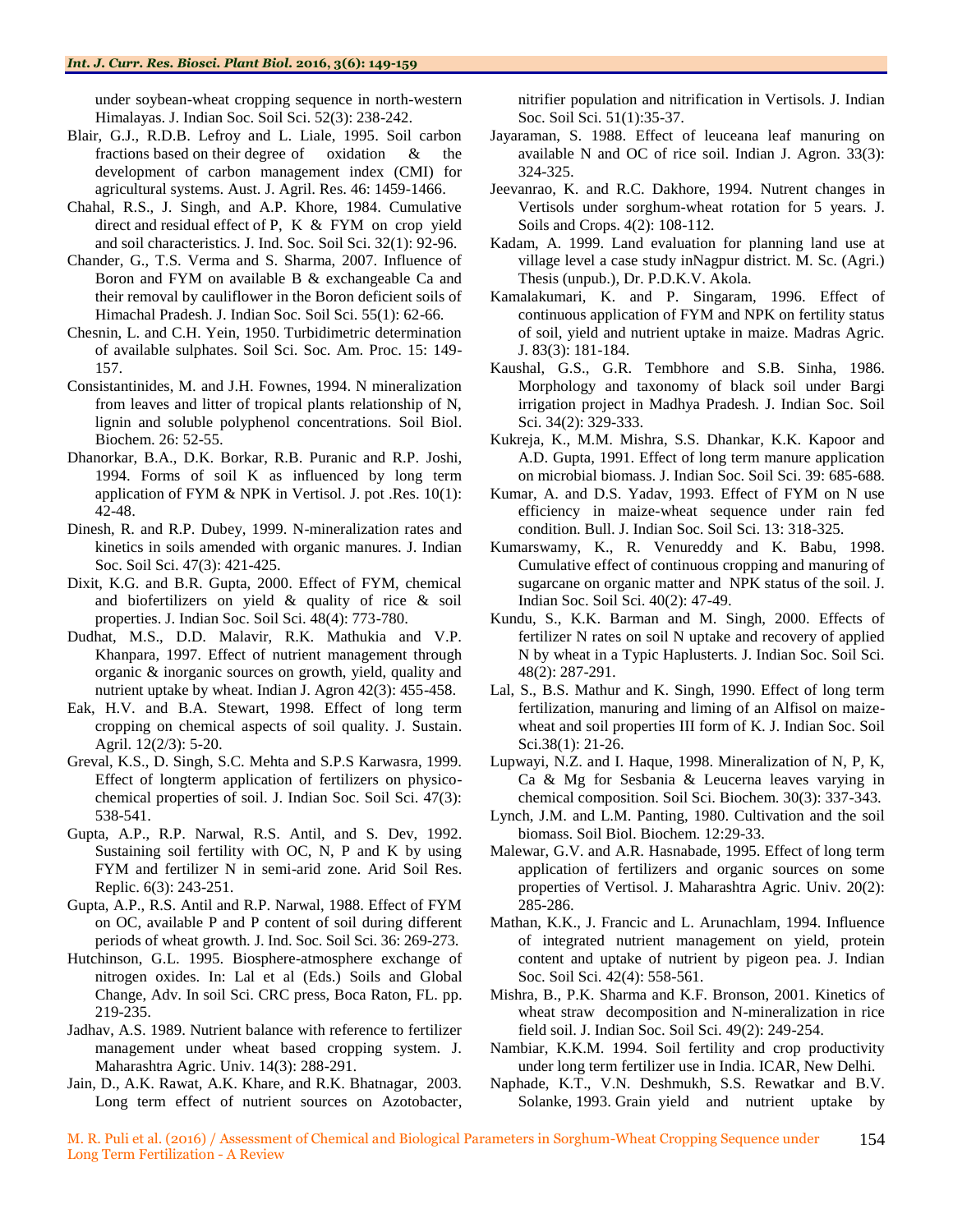irrigated wheat grown on Vertisol under various nutrient levels. J. Indian Soc. Soil Sci. 41(2): 370-371.

- Olsen, S.R., W.R. Cole, and F.S. Wathable, 1954. Estimation of available P by extraction with sodium bicarbonate. *United States Department of Agriculture Circular* 939, pp. 19.
- Pandey, S.P., H. Shankar, and V.K. Sharma, 1985. Efficacy of some organic & inorganic residues in relation to crop yields and soil characteristics. J. Indian Soc. Soil Sci. 33: 179-183.
- Patra, D.D., P.C. Brookers, K. Coleman and P.S. Jenkinson, 1990. Seasonal changes of soil biomass in arable and grass land soil, which have been under uniform for many years. Soil Biol. Biochem. 22(6): 739-742.
- Poongothia, S., P. Savitri, R.K. Vennila and B. Joseph, 1999. Influence of gypsum and Green leaf manure application on rice and on soil deficient in S. J. Indian Soc. Soil Sci. 47(1): 96-99.
- Prasad, A., N.G. Totey, P.K. Kothari, and A.K. Bhowmi, 1991. Effect of added free leaves on the composition of humus & availability of nutrient in soil. J. Indian Soc. Soil Sci. 39(3): 429-434.
- Raghuvanshi, R.K.S., R. Umat, M.L. Nema and D.P. Dubey, 1991. Balance sheet of N, P  $& K$  in soil as influenced by wheat based crop sequence. Indian J. Agron. 36(3): 322- 325.
- Ravankar, H.N., K.T. Naphade, R.B. Puranik and R.T. Patil, 1998. Long term changes in soil fertility status under sorghum-wheat system on a Vertisol. All India Coordinated Research Project on long term fertilizer experiment. IISS (pub): 292-297 (Ed. Swarup, Reddy and Prasad).
- Ritz, K. and D. Robinson, 1988. Temporal variations in soil microbial biomass carbon and nitrogen under a spring Barly crop. Soil Biol. Biochem. 20(5): 625-630.
- Santhy, P., P. Jayasreeshankar, P. Mathuvel and D. Selvi, 1998. Long term fertilizer experiment status of N, P & K fractions in soil. J. Indian Soc. Soil Sci. 46(3): 395-398.
- Sarkar, M.C., K.S. Uppal, D.S. Rana and N.K. Banerjee, 1994. Fate of <sup>15</sup>N urea applied to wheat grown under upland irrigated condition on a Typic Ustochrept. J. Indian Soc. Soil Sci. 42(2): 267-271.
- Schimel, D.S., D.C. Coleman and K.A. Horton, 1985. Soil organic matter dynamics in paired range land and crop land toposequences in north Dakata. Geoderma. 36: 201- 204.
- Selvi, D., P. Santhy, M. Dhakshinamoorthy and M. Maheshwari, 2004. Microbial population and Biomass in rhizosphere as influenced by continuous intensive cultivation and fertilization in Inceptisol. J. Indian Soc. Soil Sci. 52(3): 254-257.
- Sharma, M., B. Mishra and R. Singh, 2007. Long term effect of fertilizers and manure on physical and chemical properties of Mollisol. J Indian Soc. Soil Sci. 55(4): 523- 524.
- Sharma, M.P., S.V. Bali and D.K. Gupta, 2000. Crop yield and properties of Inceptisol as influenced by residue

management under rice-wheat cropping sequence. J. Indian Soc. Soil Sci. 48(3): 506-509.

- Sheeba, S, and S. Chellumuthu, 1996. Organic carbun and total nutrient content of inceptisol under long term fertilization. Madras Agric. J. 10: 650-652.
- Shrikanth, K., C.A. Srinivasamurthy, R. Siddaramappa and P.V.R. Ramakrishna, 2000. Direct and residual effect of enriched composts, FYM, vermicompost & fertilizer on properties of an Alfisol. J Indian soc. Soil Sci. 48(3): 496- 499.
- Singh, L., R.N.S. Verma and S.S. Lohia, 1980. Effect of continuous application of FYM and chemical fertilizers on some soil properties. J. Indian Soc. Soil Sci. 28(2): 170- 172.
- Singh, M.V. 2003. Organic pools and dynamics in relation to land use, tillage and agronomic practices on the maintenance of soil fertility. IISS, Bhopal. pp.1-92.
- Singh, V. 1997. Sulphur fertilization reduces HCN content of sorghum. Sulphur in Agric. 7: 12-14.
- Singh, Y., D.C. Chaudary, S.P. Singh, A.K. Bhardwaj and D Singh, 1996. Sustainability of rice-wheat sequential cropping through introduction of legume crops and green manure crop in the system. Indian J. Agron. 41(4): 510- 514.
- Sinha, S.K. and V.N. Singh, 1997. Effect of continuous application of manures a fertilizers on available nutrients in an alluvial soil. J. Res. (BAV). 9(2): 163-166.
- Sridevi, S., K. Srinivas and K.L. Sharma, 2006. Nitrogen mineralization from soil amended with gliricidia and sorghum residues. J. Indian Soc. Soil Sci. 54(3): 345-347.
- Swarup, A. and K.N. Singh, 1989. Effect of 12 years ricewheat cropping sequence and fertilizer use on soil properties and crop yields in a sodic soils. Field crop Res. 21: 277-287.
- Tembhare, B.R., A.K. Dwivedi and A. Tiwari, 1998. Effect of continuous cropping and ferrilizer use on crop yield and fertility of a Typic Haplusterts. All India Coordinated Reseach Project on Long term fertilizer experiment. ISS (Bhopal): 221-228 (Eds. Swarup, Reddy and Prasad)
- Tiwari, R.C., V.N. Verma and A.K. Mishra, 1995. Effect of long term cropping systems on chemical characteristics of soil profiles. J. Indian Soc. Soil Sci. 43(2): 278-279.
- Tyagi, V.V. and V. Bhardwaj, 1994. Effect of continuous cropping and fertilization on the status of available N, P & K in Mollisol. J. Pot. Res. 10(4): 384-391.
- Udayasoorian, C., U.S. Sreeramulu and Krishnamoorthy, 1989. Effect of continuous manuring and fertilization in rice-rice cropping system. Madras Agric. J. 78(5-8): 204-206.
- Vaidya, P.H. and V.V. Gabhane, 1998. Availability of nutrients in Vertisols as influenced by sorghum-wheat cropping sequence. J. Soils and Crops 8(1): 70-72.
- Verma, L.P. and D.S. Yadav, 1988. Effect of long term fertilization on soil nitrogen balance under rice-wheat cropping system. Indian J. Agron. 33(3): 317-318.
- Verma, L.P., D.S. Yadav and R. Singh, 1987. Effect of continuous fertilizer application on fertility status of soil. J. Indian Soc. Soil Sci. 35(1): 754-756.